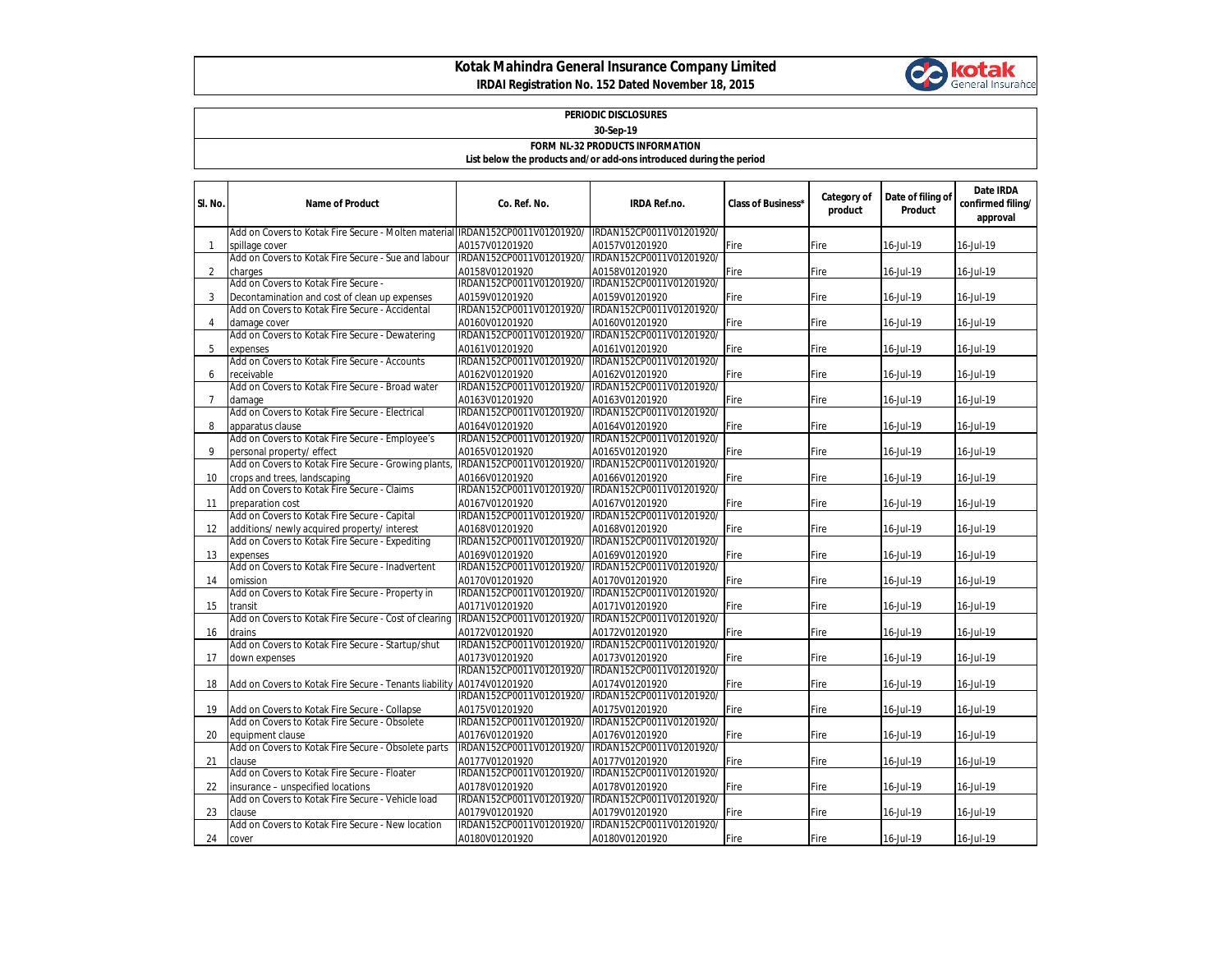| SI. No. | <b>Name of Product</b>                                                                                 | Co. Ref. No.                               | <b>IRDA Ref.no.</b>                               | <b>Class of Business'</b> | Category of<br>product | Date of filing of<br>Product | Date IRDA<br>confirmed filing/<br>approval |
|---------|--------------------------------------------------------------------------------------------------------|--------------------------------------------|---------------------------------------------------|---------------------------|------------------------|------------------------------|--------------------------------------------|
|         | Add on Covers to Kotak Fire Secure - Additional                                                        | IRDAN152CP0011V01201920/                   | IRDAN152CP0011V01201920/                          |                           |                        |                              |                                            |
| 25      | customs duty                                                                                           | A0181V01201920                             | A0181V01201920                                    | Fire                      | Fire                   | 16-Jul-19                    | 16-Jul-19                                  |
|         | Add on Covers to Kotak Fire Secure - Errors and                                                        | IRDAN152CP0011V01201920/                   | IRDAN152CP0011V01201920/                          |                           |                        |                              |                                            |
| 26      | omissions and mis-description clause<br>Add on Covers to Kotak Fire Secure - Automatic                 | A0182V01201920<br>IRDAN152CP0011V01201920/ | A0182V01201920<br>IRDAN152CP0011V01201920/        | Fire                      | Fire                   | 16-Jul-19                    | 16-Jul-19                                  |
| 27      | reinstatement clause                                                                                   | A0183V01201920                             | A0183V01201920                                    | Fire                      | Fire                   | 16-Jul-19                    | 16-Jul-19                                  |
|         | Add on Covers to Kotak Fire Secure - Demolition and                                                    | IRDAN152CP0011V01201920/                   | IRDAN152CP0011V01201920/                          |                           |                        |                              |                                            |
| 28      | increased cost of construction                                                                         | A0184V01201920                             | A0184V01201920                                    | Fire                      | Fire                   | 16-Jul-19                    | 16-Jul-19                                  |
|         | Add on Covers to Kotak Fire Secure - Contamination                                                     | IRDAN152CP0011V01201920/                   | IRDAN152CP0011V01201920/                          |                           |                        |                              |                                            |
| 29      | and co-mingling of stocks                                                                              | A0185V01201920                             | A0185V01201920                                    | ire                       | Fire                   | 16-Jul-19                    | 16-Jul-19                                  |
|         |                                                                                                        | IRDAN152CP0011V01201920/                   | IRDAN152CP0011V01201920/                          |                           |                        |                              |                                            |
| 30      | Add on Covers to Kotak Fire Secure - Contract works                                                    | A0186V01201920                             | A0186V01201920                                    | Fire                      | Fire                   | 16-Jul-19                    | 16-Jul-19                                  |
|         | Add on Covers to Kotak Fire Secure - Contingent duty IRDAN152CP0011V01201920/                          |                                            | IRDAN152CP0011V01201920/                          |                           |                        |                              |                                            |
| 31      | clause                                                                                                 | A0187V01201920                             | A0187V01201920                                    | Fire                      | Fire                   | 16-Jul-19                    | 16-Jul-19                                  |
|         | Add on Covers to Kotak Fire Secure - Destruction                                                       | IRDAN152CP0011V01201920/                   | IRDAN152CP0011V01201920/                          |                           |                        |                              |                                            |
| 32      | cost                                                                                                   | A0188V01201920                             | A0188V01201920                                    | Fire                      | Fire                   | 16-Jul-19                    | 16-Jul-19                                  |
|         | Add on Covers to Kotak Fire Secure - Re-validation                                                     | IRDAN152CP0011V01201920/                   | IRDAN152CP0011V01201920/                          |                           |                        |                              |                                            |
| 33      | charges                                                                                                | A0189V01201920                             | A0189V01201920                                    | Fire                      | Fire                   | 16-Jul-19                    | 16-Jul-19                                  |
|         |                                                                                                        | IRDAN152CP0011V01201920/                   | IRDAN152CP0011V01201920/                          |                           |                        |                              |                                            |
| 34      | Add on Covers to Kotak Fire Secure - Repeat tests<br>Add on Covers to Kotak Fire Secure - Professional | A0190V01201920<br>IRDAN152CP0011V01201920/ | A0190V01201920<br>IRDAN152CP0011V01201920/        | Fire                      | Fire                   | 16-Jul-19                    | 16-Jul-19                                  |
| 35      | fees clause                                                                                            | A0191V01201920                             | A0191V01201920                                    |                           | Fire                   | 16-Jul-19                    |                                            |
|         | Add on Covers to Kotak Fire Secure - Leak search and                                                   | IRDAN152CP0011V01201920/                   | IRDAN152CP0011V01201920/                          | Fire                      |                        |                              | 16-Jul-19                                  |
| 36      | finding costs                                                                                          | A0192V01201920                             | A0192V01201920                                    | Fire                      | Fire                   | 16-Jul-19                    | 16-Jul-19                                  |
|         | Add on Covers to Kotak Fire Secure - Removal of                                                        | IRDAN152CP0011V01201920/                   | IRDAN152CP0011V01201920/                          |                           |                        |                              |                                            |
| 37      | debris including external debris                                                                       | A0193V01201920                             | A0193V01201920                                    | Fire                      | Fire                   | 16-Jul-19                    | 16-Jul-19                                  |
|         | Add on Covers to Kotak Fire Secure - Removal of                                                        | IRDAN152CP0011V01201920/                   | IRDAN152CP0011V01201920/                          |                           |                        |                              |                                            |
| 38      | debris-external debris                                                                                 | A0194V01201920                             | A0194V01201920                                    | Fire                      | Fire                   | 16-Jul-19                    | 16-Jul-19                                  |
|         | Add on Covers to Kotak Fire Secure - Deliberate                                                        | IRDAN152CP0011V01201920/                   | IRDAN152CP0011V01201920/                          |                           |                        |                              |                                            |
| 39      | damage clause                                                                                          | A0195V01201920                             | A0195V01201920                                    | Fire                      | Fire                   | 16-Jul-19                    | 16-Jul-19                                  |
|         |                                                                                                        | IRDAN152CP0011V01201920/                   | IRDAN152CP0011V01201920/                          |                           |                        |                              |                                            |
| 40      | Add on Covers to Kotak Fire Secure - Minor works                                                       | A0196V01201920                             | A0196V01201920                                    | Fire                      | Fire                   | 16-Jul-19                    | 16-Jul-19                                  |
|         | Add on Covers to Kotak Fire Secure - Property not in                                                   | IRDAN152CP0011V01201920/                   | IRDAN152CP0011V01201920/                          |                           |                        |                              |                                            |
| 41      | insured premises/ off-site                                                                             | A0197V01201920                             | A0197V01201920                                    | Fire                      | Fire                   | 16-Jul-19                    | 16-Jul-19                                  |
|         | Add on Covers to Kotak Fire Secure - Valuable papers IRDAN152CP0011V01201920/                          |                                            | IRDAN152CP0011V01201920/                          |                           |                        |                              |                                            |
| 42      | and records                                                                                            | A0198V01201920                             | A0198V01201920                                    | Fire                      | Fire                   | 16-Jul-19                    | 16-Jul-19                                  |
|         | Add on Covers to Kotak Fire Secure - Export tax                                                        | IRDAN152CP0011V01201920/                   | IRDAN152CP0011V01201920/                          |                           |                        |                              |                                            |
| 43      | benefits                                                                                               | A0199V01201920                             | A0199V01201920                                    | Fire                      | Fire                   | 16-Jul-19                    | 16-Jul-19                                  |
|         | Add on Covers to Kotak Fire Secure - Damage to                                                         | IRDAN152CP0011V01201920/                   | IRDAN152CP0011V01201920/                          |                           |                        |                              |                                            |
| 44      | building (occasioned by theft)<br>Add on Covers to Kotak Fire Secure - Pollutant clean                 | A0200V01201920<br>IRDAN152CP0011V01201920/ | A0200V01201920<br>IRDAN152CP0011V01201920/        | Fire                      | Fire                   | 16-Jul-19                    | 16-Jul-19                                  |
|         |                                                                                                        |                                            |                                                   |                           |                        |                              |                                            |
| 45      | up and removal<br>Add on Covers to Kotak Fire Secure - Undeclared                                      | A0201V01201920<br>IRDAN152CP0011V01201920/ | A0201V01201920<br>IRDAN152CP0011V01201920/        | Fire                      | Fire                   | 16-Jul-19                    | 16-Jul-19                                  |
| 46      | property of others                                                                                     | A0202V01201920                             | A0202V01201920                                    | Fire                      | Fire                   | 16-Jul-19                    | 16-Jul-19                                  |
|         | Add on Covers to Kotak Fire Secure - Key and lock                                                      | IRDAN152CP0011V01201920/                   | IRDAN152CP0011V01201920/                          |                           |                        |                              |                                            |
| 47      | clause                                                                                                 | A0203V01201920                             | A0203V01201920                                    | Fire                      | Fire                   | 16-Jul-19                    | 16-Jul-19                                  |
|         | Add on Covers to Kotak Fire Secure - Mould & fungi                                                     | IRDAN152CP0011V01201920/                   | IRDAN152CP0011V01201920/                          |                           |                        |                              |                                            |
| 48      | endorsement                                                                                            | A0204V01201920                             | A0204V01201920                                    | Fire                      | Fire                   | 16-Jul-19                    | 16-Jul-19                                  |
|         |                                                                                                        | IRDAN152CP0011V01201920/                   | IRDAN152CP0011V01201920/                          |                           |                        |                              |                                            |
| 49      | Add on Covers to Kotak Fire Secure - Duty                                                              | A0205V01201920                             | A0205V01201920                                    | Fire                      | Fire                   | 16-Jul-19                    | 16-Jul-19                                  |
|         | Add on Covers to Kotak Fire Secure - Vessel impact                                                     |                                            | IRDAN152CP0011V01201920/ IRDAN152CP0011V01201920/ |                           |                        |                              |                                            |
| 50      | to jetty                                                                                               | A0206V01201920                             | A0206V01201920                                    | Fire                      | Fire                   | 16-Jul-19                    | 16-Jul-19                                  |
|         | Add on Covers to Kotak Fire Secure - Merger and                                                        | IRDAN152CP0011V01201920/                   | IRDAN152CP0011V01201920/                          |                           |                        |                              |                                            |
| 51      | acquisition                                                                                            | A0207V01201920                             | A0207V01201920                                    | Fire                      | Fire                   | 16-Jul-19                    | 16-Jul-19                                  |
|         | Add on Covers to Kotak Fire Secure - Temporary                                                         |                                            |                                                   |                           |                        |                              |                                            |
|         | structures plant & equipment (including electrical                                                     | IRDAN152CP0011V01201920/                   | IRDAN152CP0011V01201920/                          |                           |                        |                              |                                            |
| 52      | cables & pipes)                                                                                        | A0208V01201920                             | A0208V01201920                                    | Fire                      | Fire                   | 16-Jul-19                    | 16-Jul-19                                  |
|         | Add on Covers to Kotak Fire Secure - Ammonia                                                           | IRDAN152CP0011V01201920/                   | IRDAN152CP0011V01201920/                          |                           |                        |                              |                                            |
| 53      | contamination                                                                                          | A0209V01201920                             | A0209V01201920                                    | Fire                      | Fire                   | $16$ -Jul-19                 | 16-Jul-19                                  |
|         | Add on Covers to Kotak Fire Secure - Operational                                                       | IRDAN152CP0011V01201920/                   | IRDAN152CP0011V01201920/                          |                           |                        |                              |                                            |
| 54      | testing                                                                                                | A0210V01201920                             | A0210V01201920                                    | Fire                      | Fire                   | 16-Jul-19                    | 16-Jul-19                                  |